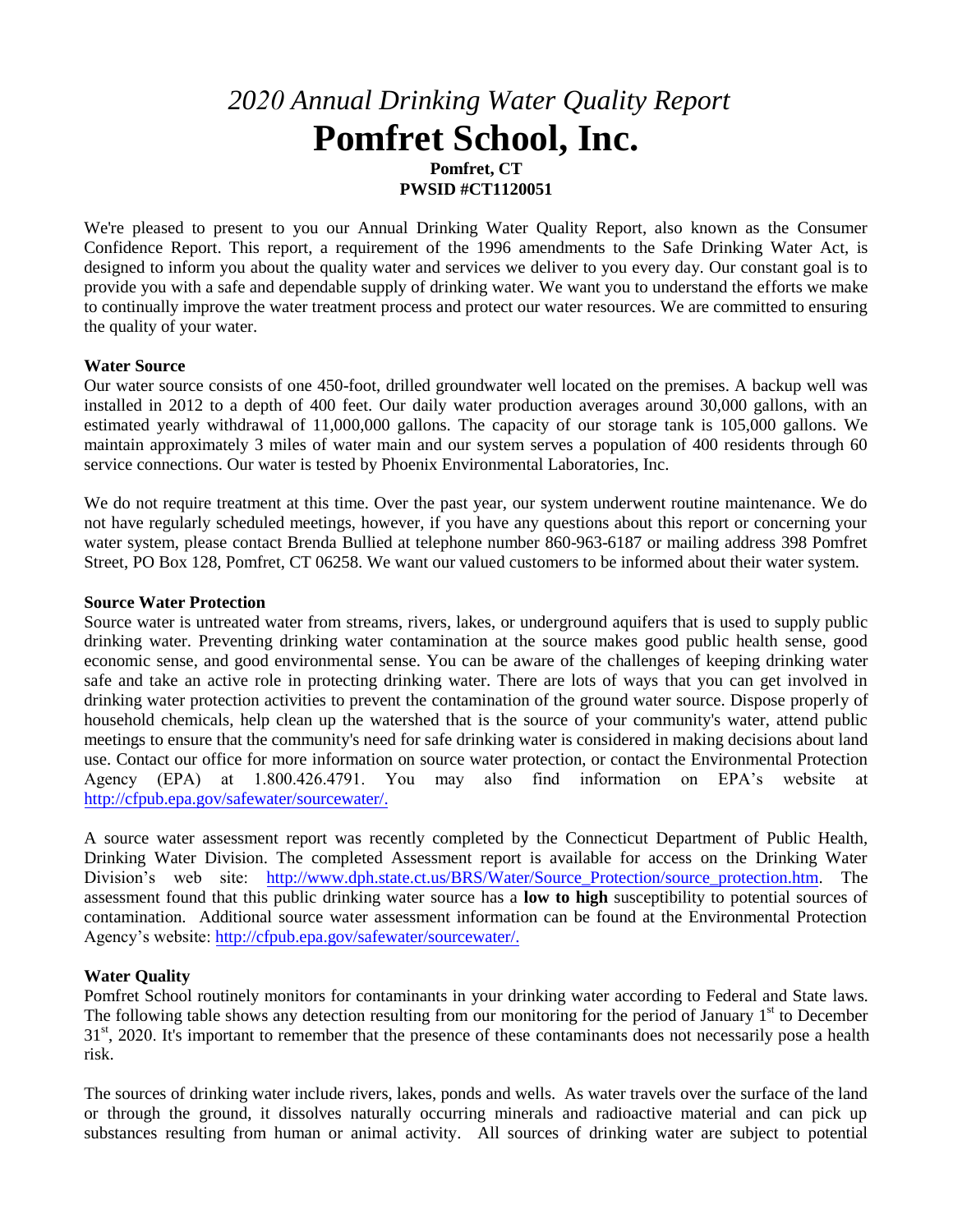contamination by substances that are naturally occurring or man made. Contaminants that may be present in source water include:

**Microbial contaminants**, such as viruses and bacteria, may come from sewage treatment plants, septic systems, agricultural livestock operations, and wildlife.

**Inorganic contaminants**, such as salts and metals, can be naturally occurring or result from urban storm water runoff, industrial or domestic wastewater discharges, oil and gas production, mining, or farming.

**Pesticides and herbicides** may come from a variety of sources such as agriculture, urban storm water runoff, and residential uses.

**Organic chemical contaminants**, including synthetic and volatile organic chemicals, are by-products of industrial processes and petroleum production, and can also come from gas stations, urban storm water runoff, and septic systems. **Radioactive contaminants** can be naturally-occurring or be the result of oil and gas production and mining activities.

In order to ensure that tap water is safe to drink, U.S. Environmental Protection Agency (EPA) prescribes regulations which limit the amount of certain contaminants in water provided by public water systems. U.S. Food and Drug Administration (FDA) regulations establish limits for contaminants in bottled water which must provide the same protection for public health.

The table below lists all of the drinking water contaminants that were detected through our water quality monitoring and testing. The presence of contaminants in the water does not necessarily indicate that the water poses a health risk.

# **Pomfret School had no violations in 2020**

| <b>TEST RESULTS</b><br>Unless otherwise noted, testing was done in 2020. |                         |                          |                                             |                |               |                                                                                                                                 |  |  |  |  |  |
|--------------------------------------------------------------------------|-------------------------|--------------------------|---------------------------------------------|----------------|---------------|---------------------------------------------------------------------------------------------------------------------------------|--|--|--|--|--|
| Contaminant                                                              | <b>Violation</b><br>Y/N | Level<br><b>Detected</b> | Unit<br><b>Measurement</b>                  | <b>MCLG</b>    | <b>MCL</b>    | <b>Likely Source of Contamination</b>                                                                                           |  |  |  |  |  |
| <b>Microbiological Contaminants</b>                                      |                         |                          |                                             |                |               |                                                                                                                                 |  |  |  |  |  |
| Total Coliform Bacteria<br>(2020)                                        | $\mathbf N$             | <b>Absent</b>            | Highest monthly<br># of positive<br>samples | Absent         | 1<br>positive | Naturally present in the environment                                                                                            |  |  |  |  |  |
| Turbidity<br>(10/23/20)                                                  | N                       | 0.46                     | ntu                                         | n/a            | <b>TT</b>     | Soil runoff                                                                                                                     |  |  |  |  |  |
| <b>Radioactive Contaminants</b>                                          |                         |                          |                                             |                |               |                                                                                                                                 |  |  |  |  |  |
| Uranium<br>(10/25/19)                                                    | N                       | <b>ND</b>                | $\mu$ g/L                                   | $\Omega$       | 30            | Naturally occurring radioactivity in<br>bedrock.                                                                                |  |  |  |  |  |
| <b>Inorganic Contaminants</b>                                            |                         |                          |                                             |                |               |                                                                                                                                 |  |  |  |  |  |
| Arsenic<br>(4/24/18)                                                     | N                       | 0.0009                   | ppb                                         | $\overline{0}$ | 10            | Erosion of natural deposits; runoff from<br>orchards; runoff from glass and electronics<br>production wastes                    |  |  |  |  |  |
| Barium<br>(4/24/18)                                                      | N                       | 0.002                    | ppm                                         | 2              | 2             | Erosion of natural deposits                                                                                                     |  |  |  |  |  |
| Copper*<br>(2018)                                                        | N                       | 0.14                     | ppm                                         | 1.3            | $AI = 1.3$    | Corrosion of household plumbing systems;<br>erosion of natural deposits; leaching from<br>wood preservatives                    |  |  |  |  |  |
| Fluoride<br>(4/24/18)                                                    | N                       | 0.16                     | ppm                                         | $\overline{4}$ | 4             | Erosion of natural deposits; water additive<br>which promotes strong teeth; discharge<br>from fertilizer and aluminum factories |  |  |  |  |  |
| $L$ ead*<br>(2018)                                                       | N                       | 3.1                      | ppb                                         | $\overline{0}$ | $AI = 15$     | Corrosion of household plumbing systems,<br>erosion of natural deposits                                                         |  |  |  |  |  |
| Nickel<br>(4/24/18)                                                      | N                       | 0.024                    | ppb                                         | 100            | 100           | Runoff from fertilizer use; leaching from<br>septic tanks, sewage; erosion of natural<br>deposits                               |  |  |  |  |  |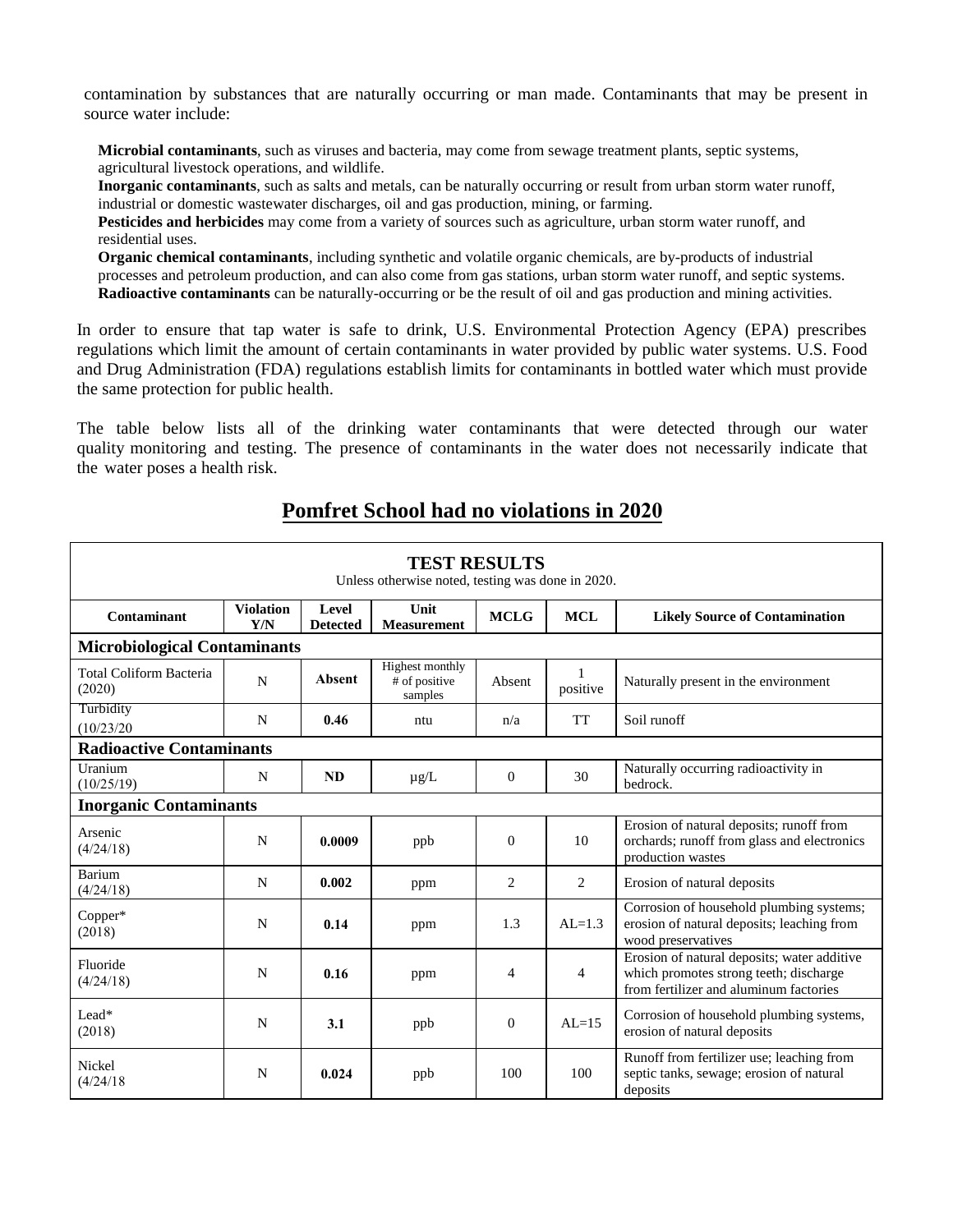| Nitrate (as Nitrogen)<br>(3/13/20)                                                                                  | N                     | 0.07 | ppm                        | 10          | 10 | Runoff from fertilizer use; leaching from<br>septic tanks, sewage; erosion of natural<br>deposits |  |  |  |  |
|---------------------------------------------------------------------------------------------------------------------|-----------------------|------|----------------------------|-------------|----|---------------------------------------------------------------------------------------------------|--|--|--|--|
| $*$ = Reported results are the 90 <sup>th</sup> percentile value (the value that 90% of all samples are less than). |                       |      |                            |             |    |                                                                                                   |  |  |  |  |
| Unregulated Contaminants (contaminants with a health advisory)                                                      |                       |      |                            |             |    |                                                                                                   |  |  |  |  |
| Contaminant                                                                                                         | <b>Level Detected</b> |      | Unit<br><b>Measurement</b> | <b>DWEL</b> |    | <b>Likely Source of Contamination</b>                                                             |  |  |  |  |
| Chloride<br>(4/24/18)                                                                                               | 10.4                  |      | ppm                        | 250         |    | Erosion of natural deposits, Storm water<br>runoff containing road salt                           |  |  |  |  |
| Sodium<br>(4/24/18)                                                                                                 | 13.8                  |      | 28<br>ppm                  |             |    | Erosion of natural deposits, urban storm<br>runoff                                                |  |  |  |  |
| Sulfate<br>(4/24/18)                                                                                                | 23.7                  |      | ppm                        | 250         |    | Erosion of natural deposits, urban storm<br>runoff                                                |  |  |  |  |

**Note:** The state allows us to monitor for some contaminants less than once per year because the concentrations of these contaminants do not change frequently. Not all contaminants are tested for every year due to monitoring waivers and therefore we must use the most recent round of sampling. Some of our data is more than one year old, however, is limited to no older than 5 years.

### **Units:**

*Parts per million* (ppm) *or Milligrams per liter (mg/l)* - one part per million corresponds to one minute in two years or a single penny in \$10,000.

*Parts per billion* **(ppb)** *or Micrograms per liter* - one part per billion corresponds to one minute in 2,000 years, or a single penny in \$10,000,000.

*Picocuries per liter* **(pCi/L)** - picocuries per liter is a measure of the radioactivity in water.

*Micrograms per Liter*  $(\mu g/1)$  – a measure of radioactivity in water.

*Millirems per year* **(mrem/year)** – a measure of radiation absorbed by the water.

*Nephelometric Turbidity Unit* **(NTU)** - nephelometric turbidity unit is a measure of the clarity of water. Turbidity in excess of 5 NTU is just noticeable to the average person.

### **Definitions:**

*Action Level* **(AL)** - the concentration of a contaminant which, if exceeded, triggers treatment or other requirements which a water system must follow.

*Treatment Technique* **(TT)** - A treatment technique is a required process intended to reduce the level of a contaminant in drinking water. *Million Fibers per Liter* **(MFL)** - million fibers per liter is a measure of the presence of asbestos fibers that are longer than 10 micrometers. *Maximum Contaminant Level* (MCL) - The MCL is the highest level of a contaminant that is allowed in drinking water. MCLs are set as close to the MCLGs as feasible using the best available treatment technology.

*Maximum Contaminant Level Goal* **(MCLG)** - The MCLG is the level of a contaminant in drinking water below which there is no known or expected risk to health. MCLGs allow for a margin of safety.

*Drinking Water Equivalent Level* **(DWEL)** *–* A lifetime exposure concentration protective of adverse, non-cancer health effects, that assumes all of the exposure to a contaminant is from a drinking water source.

*Maximum Residual Disinfectant Level* **(MRDL)** - The highest level of a disinfectant allowed in drinking water. There is convincing evidence that addition of a disinfectant is necessary for control of microbial contaminants.

*Maximum Residual Disinfectant Level Goal* **(MRDLG)** - The level of a drinking water disinfectant below which there is no known or expected risk to health. MRDLGs do not reflect the benefits of the use of disinfectants to control microbial contaminants.

*Running Annual Average* **(RAA) -** The average of all monthly or quarterly samples for the last year at all sample locations.

*Non Detect* **(ND)** - The contaminant was not detected.

*Not Applicable, Not Established* **(N/A)**

## **IMPORTANT INFORMATION**:

*Lead - Major Sources in Drinking Water: Corrosion of household plumbing systems; erosion of natural deposits.* 

*Health Effects Statement: Infants and children who drink water containing lead in excess of the action level could experience delays in their physical or mental development. Children could show slight deficits in attention span and learning abilities. Adults who drink this water over many years could develop kidney problems or high blood pressure.* 

*Copper - Major Sources in Drinking Water: Corrosion of household plumbing systems; erosion of natural deposits; leaching from wood preservatives* 

*Health Effects Statement: Copper is an essential nutrient, but some people who drink water containing copper in excess of the action level over a relatively short amount of time could experience gastrointestinal distress. Some people who drink water containing copper in excess of the action level over many years could, suffer liver or kidney damage. People with Wilson's Disease should consult their personal doctor.* 

*Lead/Copper: Action levels are measured at consumer's tap. 90% of the tests must be equal to or below the action level; therefore, the listed results above have been calculated and are listed as the 90th percentile.*